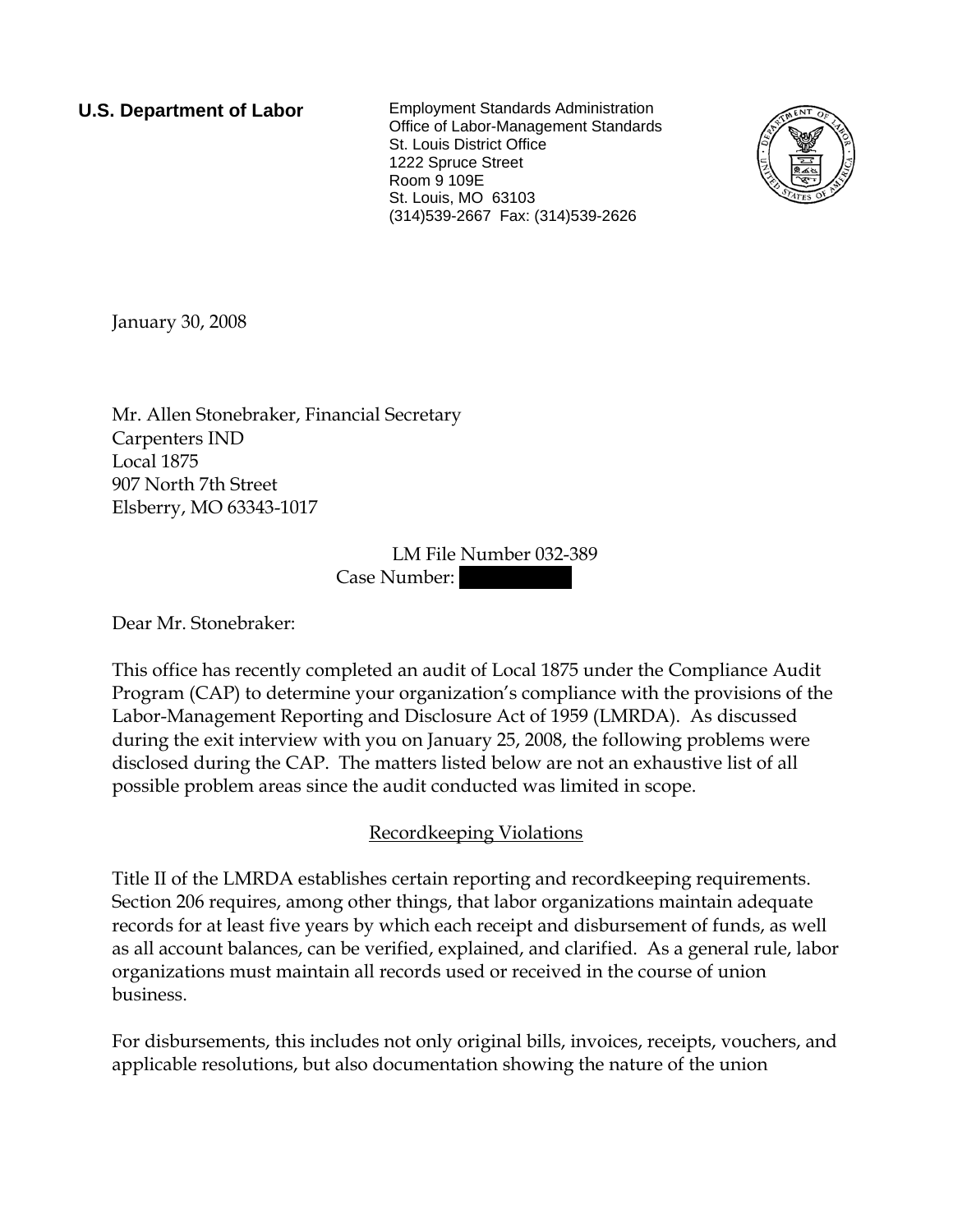Mr. Allen Stonebraker January 30, 2008 Page 2 of 4

business requiring the disbursement, the goods or services received, and the identity of the recipient(s) of the goods or services. In most instances, this documentation requirement can be satisfied with a sufficiently descriptive expense receipt or invoice. If an expense receipt is not sufficiently descriptive, a union officer or employee should write a note on it providing the additional information. For money it receives, the labor organization must keep at least one record showing the date, amount, purpose, and source of that money. The labor organization must also retain bank records for all accounts.

The audit of Local 1875's 2006 records revealed the following recordkeeping violations:

1. Documentation

Adequate documentation was not retained for a number of expenditures. All invoices or other documentation must be retained in your files as required by the LMRDA. Additionally, individual receipts for a few dues payments were missing. In the case of receipts, the date, amount, purpose, and source of all money received by the union must be recorded in at least one union record. Records for the Certificates of Deposit at  $\lambda$  and  $\lambda$  were not retained. Bank records must also be retained for all accounts.

## 2. Expenses

Local 1875 failed to maintain adequate documentation for meal expenses at Ponderosa that totaled \$11,587.50. The date, amount, and business purpose of every expense must be recorded on at least one union record. In addition, the names of individuals present for meal expenses and the locations (names of restaurants) where meal expenses were incurred must be recorded.

3. Lack of Salary Authorization

Local 1875 did not maintain records to verify that the salaries reported in Item 24 (All Officers and Disbursements to Officers) of the LM-3 were the authorized amounts and correctly reported. The union must keep a record, such as meeting minutes, to show the current salary authorized by the entity or individual in the union with the authority to establish salaries.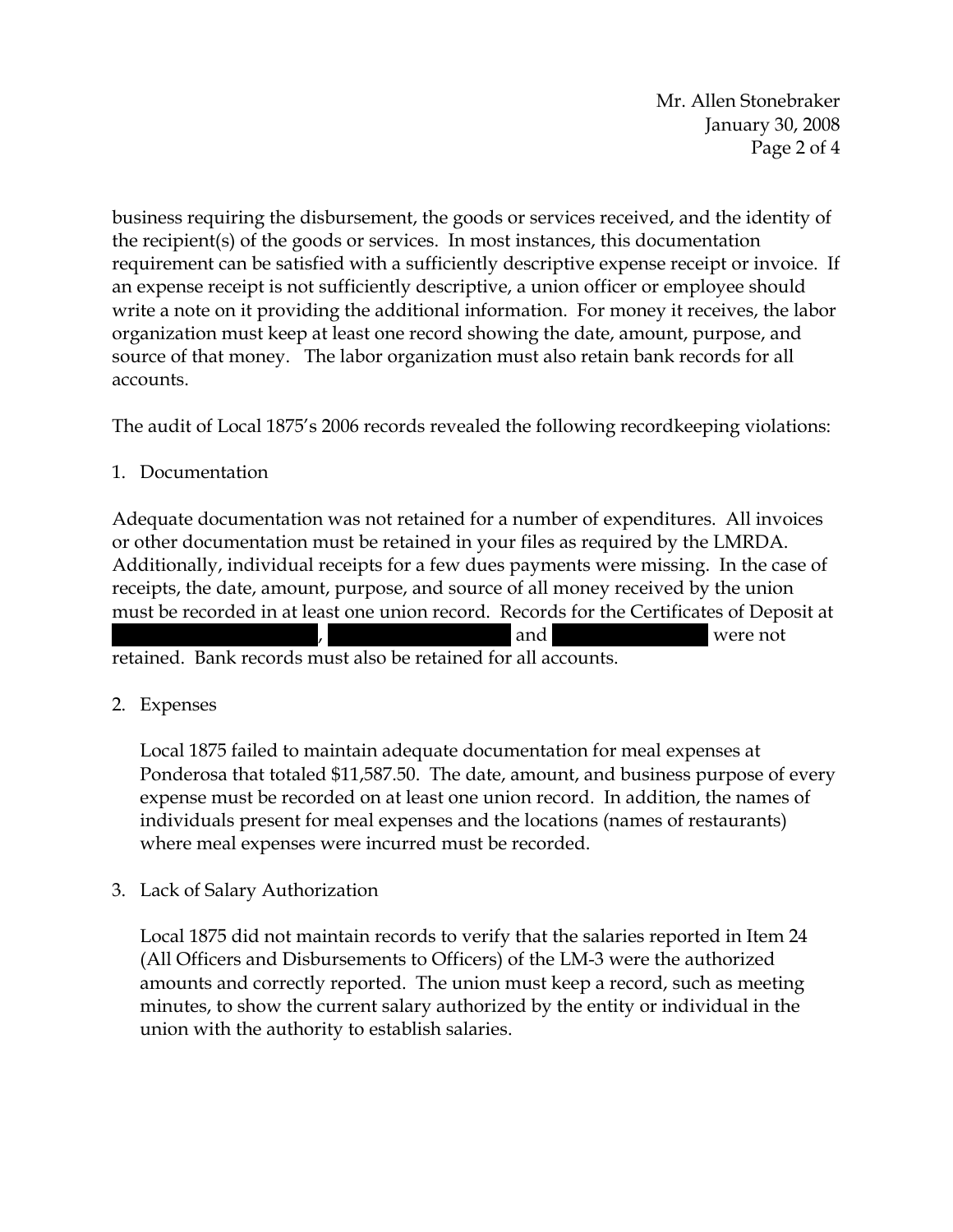Mr. Allen Stonebraker January 30, 2008 Page 3 of 4

Based on your assurance that Local 1875 will maintain adequate documentation in the future, OLMS will take no further enforcement action at this time regarding the above violations.

## Reporting Violation

The audit disclosed a violation of LMRDA Section 201(b), which requires labor organizations to file annual financial reports accurately disclosing their financial condition and operations.

The Labor Organization Annual Report Form LM-3 filed by Local 1875 for fiscal year ending June 30, 2006, was deficient in that the cash figures reported in Item 25 are not the cash figures according to the union's books after reconciliation to the bank statements. Local 1875 had not reconciled all bank accounts on a monthly basis; as a result, the local's financial records showed a beginning checking account balance for the audit period that was \$937.74 more than the beginning balance per the bank statements. The instructions for Item 25 state that the union should obtain account balances from its books as reconciled to the balances shown on bank statements.

I am not requiring that Local 1875 file an amended LM report for 2006 to correct the deficient items, but Local 1875 has agreed to properly report the deficient items on all future reports it files with OLMS.

## Other Issues

During the audit, you stated that President Dennis Watkins signs blank checks in advance. Your union's bylaws require that all checks be signed by the president and treasurer. The countersignature requirement is an effective internal control of union funds. Its purpose is to attest to the authenticity of a completed document already signed. However, countersigning a blank check in advance does not attest to the authenticity of a completed check and completely circumvents and undermines the whole purpose of the countersignature requirement. I recommend that Local 1875 review these procedures to improve internal control of union funds.

I want to extend my personal appreciation to Local 1875 for the cooperation and courtesy extended during this compliance audit. I strongly recommend that you make sure this letter and the compliance assistance materials provided to you are passed on to future officers. If we can provide any additional assistance, please do not hesitate to call.